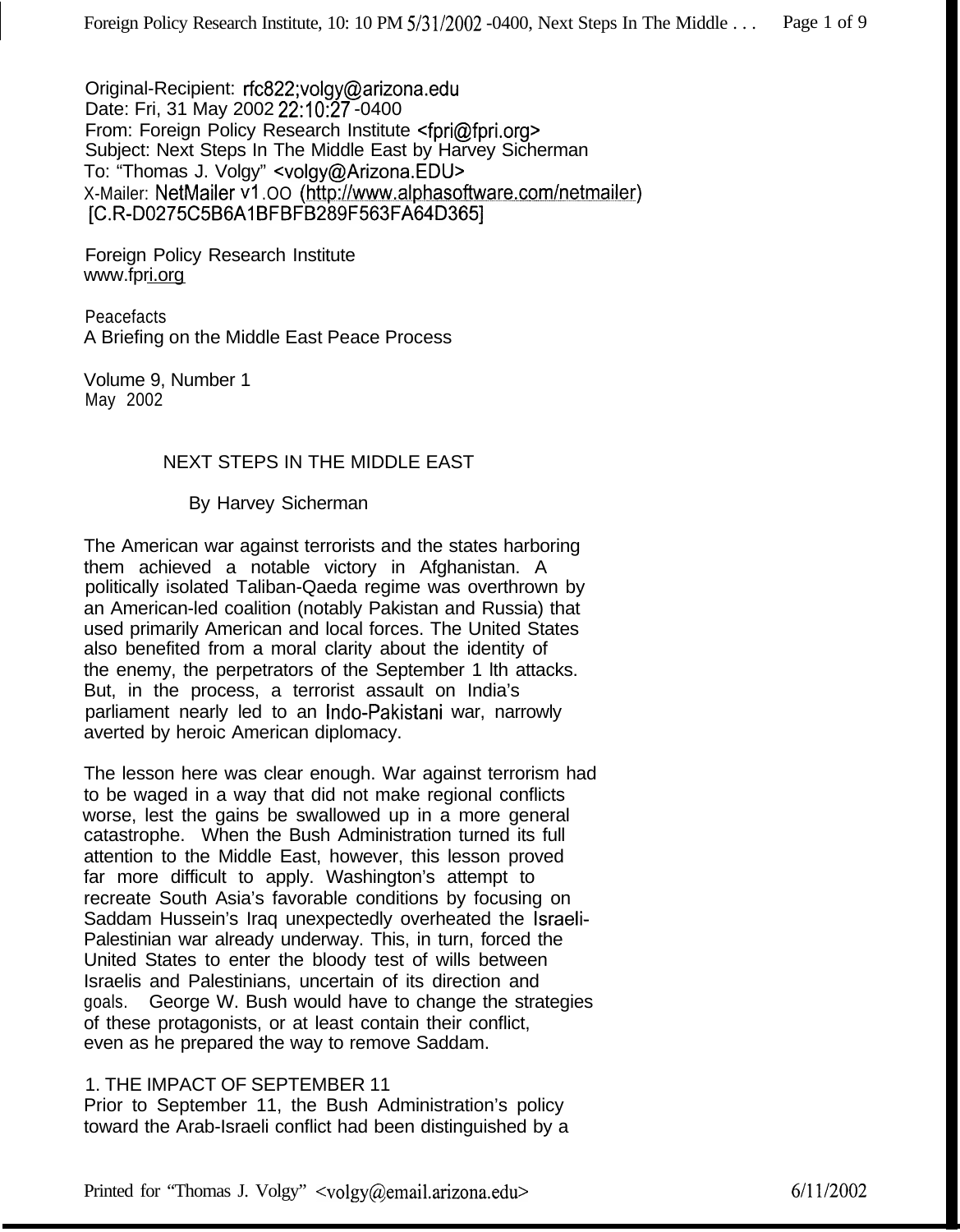lack of result rather than a lack of effort. Its major initiatives -- the Mitchell and Tenet plans -- could make no headway in the absence of a critical element: two leaders determined to make a deal, who would look to the U.S. to reduce their risks. This was how it happened between Sadat and Begin, between King Hussein and Rabin, and even between Arafat and Rabin at Oslo. Internationally-sponsored peace plans had never gotten anywhere alone.

Washington clearly viewed Arafat as the villain. Earlier, Arafat had rejected the Barak and Clinton proposals and had broken a string of promises to control violence while allowing incitement for more. Arafat's apparent strategy was to make enough mayhem to compel international intervention on behalf of his declared goals: Israel behind the June 4, 1967 lines; a Palestinian state in all of Gaza and the West Bank; its capital in Jerusalem; control of the Old City; and a return of refugees to pre-1967 Israel.

Israel had its own strategy. Unlike the 1982 Lebanon disaster, Sharon would pursue this war of attrition in coalition with the Labour opposition, and he would do so with American toleration if not outright support. The Sharon-Peres government also reflected popular Israeli disillusion with Oslo; while reoccupying the Palestinian cities was not in Israel's interest, Arafat's duplicity and Palestinian violence made peace unlikely. Israel would therefore answer terrorism and guerrilla war through closures, roadblocks and the controversial policy of killing key commanders of the intifada, hoping to force a change in Palestinian strategy, if not its leadership.

After September 11, the U.S. expected that both Arafat and Sharon would be more amenable to new directions. Arafat could not afford to become America's enemy in the war against terrorism (repeating his error of siding with Saddam in 1990); while Sharon could be expected to follow Shamir's precedent of lying low to facilitate an American war, from which Israel was sure to benefit. Sure enough, the Palestinian leader suppressed popular celebrations of Osama bin Laden and denounced terrorism; and Sharon offered his full cooperation.

Bush and Powell followed this up by announcing on November 19 that for the first time America would support "a viable Palestinian state," (diplo-speak for a state larger than the one conceived by Sharon). Thus, the U.S. offered Arafat a plausible political achievement to justify calling off the war while Sharon complained about appeasement.

Powell then sent retired Marine General Anthony Zinni,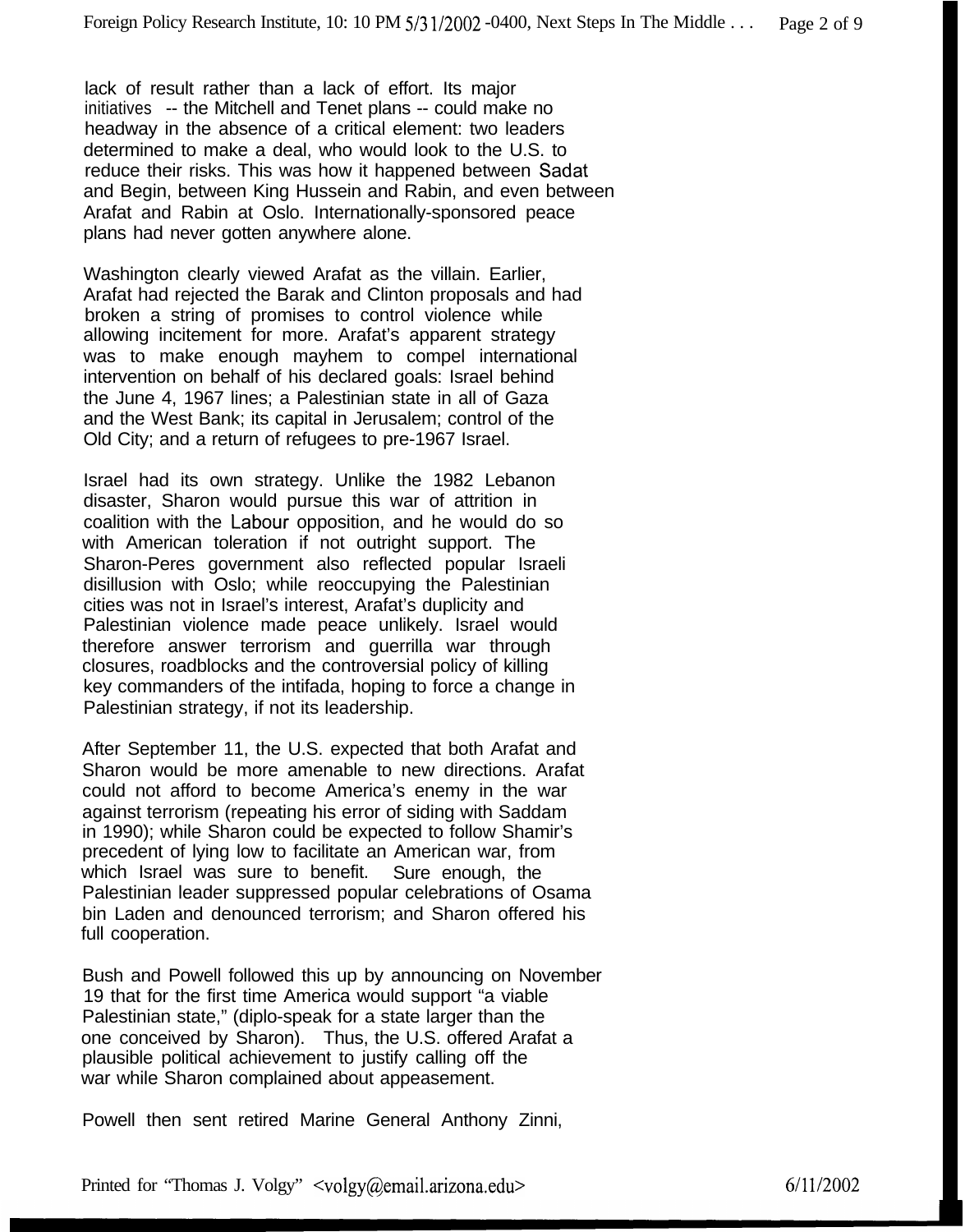lately head of the U.S. Central Command and an intimate of Persian Gulf politics, to open the road for the Tenet and Mitchell plans. To Zinni's (and Washington's) surprise, he found Arafat rather than Sharon the main obstacle. Palestinian leader was simply not prepared to make the "100 percent effort" demanded by the U.S. to prevent violence and terrorism, especially the increasing use of suicide bombers against Israeli civilians. After multiple attacks on December 2, 2001, Zinni made a last effort to arrange two days of quiet; this failed when members of Hamas attacked two Jewish settlements on December 12th. The next day, Sharon led the Israeli Cabinet in declaring Arafat "irrelevant" and confined Arafat to Ramallah, in a kind of house arrest.

Then, on January 3, 2002, the Israelis captured the "Karine A," a Palestinian vessel chartered by Arafat's closest aides and loaded with fifty tons of Iranian arms. Both the United States and Israel concluded that Arafat had been planning an escalation while negotiating a cease-fire. Evidently, despite September 1 Ith, Arafat was still pursuing his original strategy at higher levels of violence, threatening all-out war.

#### 2. SIEGES, VISITS, AND PLANS

At this point, the U.S. opened another phase in the war on terrorism. Bush singled out Iraq as a prime target and began building the case for action. Saddam, like the Taliban, was an isolated political figure and the UN Security Council remained resolved that international inspectors, expelled from Baghdad three years earlier, should return to their work. In early February, the White House announced that Vice President Cheney would tour the area, apparently to convey Bush's determination to unseat Saddam, lest he acquire nuclear weapons.

Cheney's impending visit stimulated an unexpected initiative. The cautious rulers of Saudi Arabia were badly disturbed by September 11. Crown Prince Abdullah had been gradually preparing his country for a revolutionary idea: the estimated 42 percent of Saudis under age 15 would have to work when they grew up, not simply rely on oil revenues alone to sustain the kingdom. He had spent several years mending relations with all of his neighbors, while standing clear of the sputtering Israeli-Palestinian negotiations. But the attack on America -- 15 of the hijackers were Saudi citizens and bin Laden himself was the scion of a prominent family -- threw unwanted attention on the Kingdom. Americans did not like what they saw: Saudi funding of schools and groups hostile to Western culture and breeding grounds for anti-Americanism.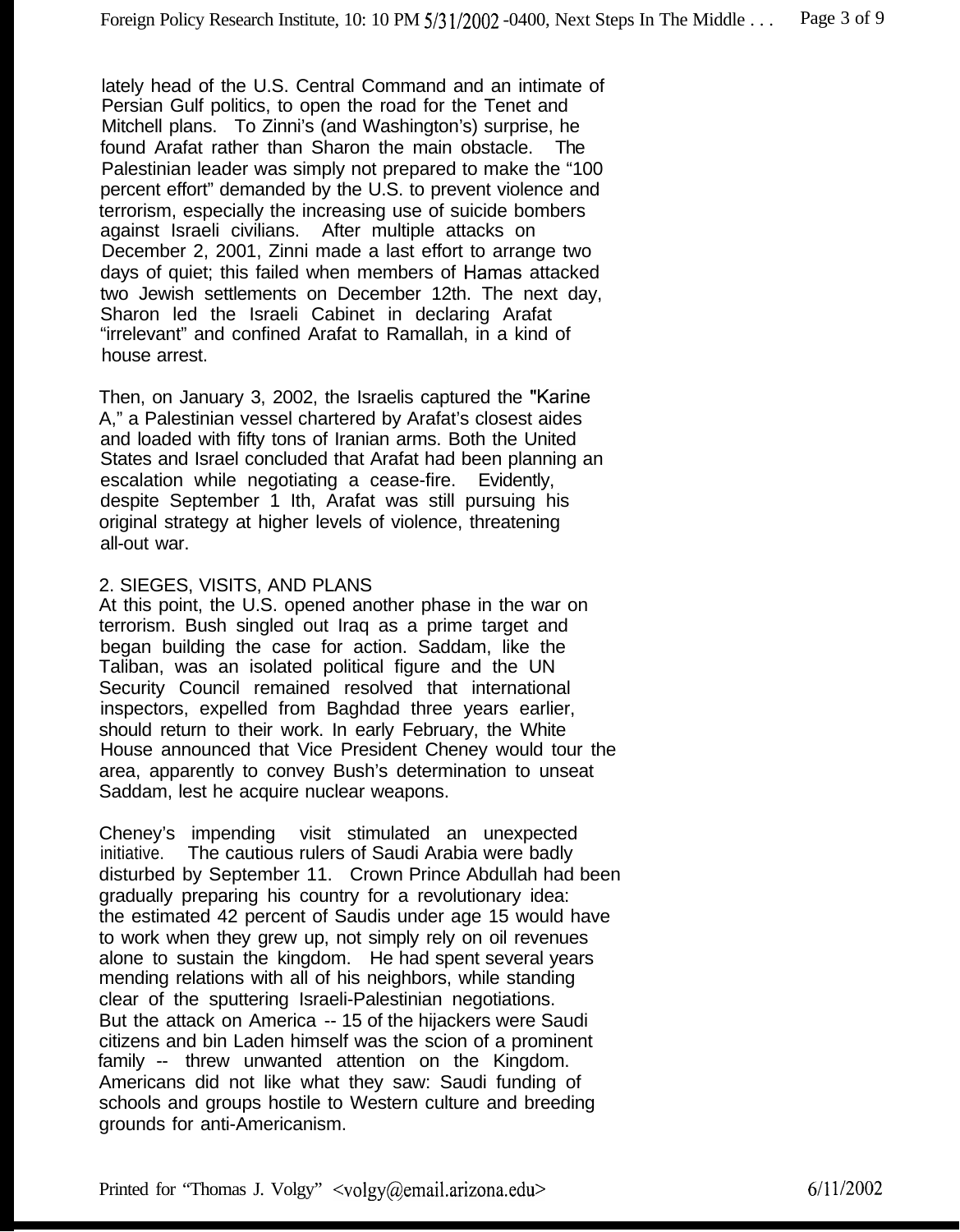Stung by media criticism that some Saudi leaders attributed to Jewish influence, the Crown Prince offered The New York Times columnist Thomas Friedman a peace plan on February 17, which put the Saudis squarely among those who did not think a treaty with Israel to be a mortal sin. Abdullah's offer of "normal" relations, however, was coupled with the old Arab insistence that Israel withdraw to the preJune 1967 war line, yield Jerusalem, and accept the "return of refugees." The United States promptly hailed Abdullah's "vision of peace" while noting that the local parties had to negotiate the details.

Cheney began his tour on March IO, and was soon drawn into the vortex created by the Saudi plan, the upcoming Beirut Arab League Summit, and Arafat's confinement in Ramallah. The Vice President offered to meet the Palestinian leader in Cairo once he fulfilled certain conditions related to terrorism, but once again Arafat failed the test. The Vice President's disappointment was compounded when, at the Summit on March 27-28, the Crown Prince, after securing support for the Saudi peace plan, bestowed a kiss on the newly berobed leader of the Iraqi delegation while arranging a resolution opposing a U.S. attack on Saddam. Thus, the Kingdom positioned itself one foot in the U.S. camp, and one foot in the anti-U.S. camp.

### 3. BUSH INTERVENES

It was at this moment that Arafat's strategy of forcing international intervention finally appeared to succeed. One hundred Israelis were killed in a month's time, culminating in the Passover bombing of a Netanya hotel on March 27, 2002. Thereupon, the Israelis waged "Defensive Shield," in reality an offensive intended to attack the terrorists' their weapons factories, and their arms caches. The speed and ferocity of this assault on "Area A," under Palestinian control since Oslo, shocked the Palestinians, who did not think the Israelis would venture into their cities with a big ground force. Arafat's compound was wrecked, and he was confined to a few rooms along with suspects wanted by Israel for the murder of the Israel Cabinet Minister Rahavam Zeevi, the previous October. In Bethlehem, armed Palestinians were besieged after taking refuge in the Church of the Nativity, the traditional site of Jesus' birth.

The Israelis were surprised by what they captured and soon began leaking seized documents and other evidence aimed at proving their contention that Arafat himself had allowed, encouraged, and ordered terrorism, especially through the Fatah Tanzim, the Aksa Martyrs, and even the uniformed security services. Much of this was overshadowed by the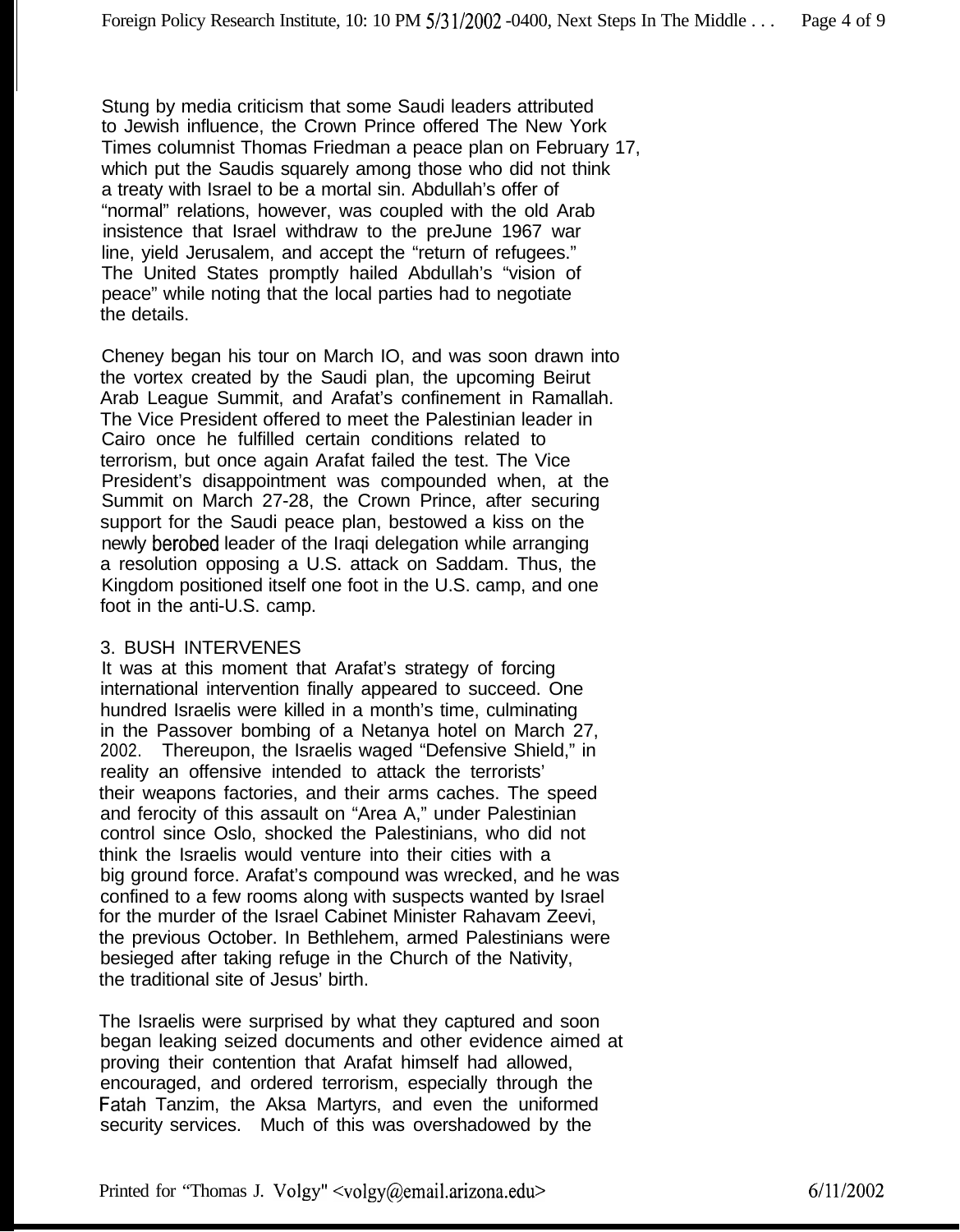ten-day battle of the Jenin refugee camp, a fierce struggle costly to both sides. "Jeningrad," as Arafat would call it, soon took its place in the pantheon of Palestinian drama, cited simultaneously for both a massacre by the "Nazi" Israelis, and heroic resistance by the victims. No massacre was proven but diplomatic embarrassment followed when Israel agreed to a UN Security Council investigation (sparing the U.S. a veto), but then balked on grounds of unfairness.

A week into the Israeli operation, the United States suddenly intervened. On April 4, saying "enough is enough," Bush made strong public demands of Sharon (withdrawal without delay), Arafat (cease-fire and suppression of terror), and the Arab states (end incitement). Alluding to regional pressures, he argued that the Israeli tactics were now harming the existing peace agreements. Bush also dispatched Powell to facilitate action.

This dramatic assertion of Washington's will reflected Egyptian, Jordanian, and Saudi fears that the conflict might upset public order, a fear inflamed by widespread television broadcasting of Palestinian suffering. Still, neither Israel nor the Arabs could afford to look like American puppets, and immediate compliance with the U.S. demands would have only guaranteed calls for more far-reaching dictates. "Immediate" and "cease-fire" suggested a haste and precision quite foreign to the Middle East. Moreover, Powell's trip allowed the Israelis more than a week before he arrived in Jerusalem, a timetable that clearly disturbed his Arab hosts.

Powell gained little from his Arab interlocutors: deliver Israeli withdrawal first, then they would see. In Europe, he assembled a "quartet" consisting of the U.S., the EU, the UN and Russia. Its first pronouncement was a remarkably jumbled plea to do everything: 242, Oslo, Tenet, Mitchell, the new U.N. resolution on a Palestinian state. Then, in Israel, he got a full exposition from Sharon of the operation but no promise of instant withdrawal. He did little better in Ramallah where Palestinian rejoicing proved premature. The American intervention, to Arafat's public anger, did not bring the Israelis to heel nor was Powell offering a detailed American plan for a Palestinian state.

By the visit's end, the U.S. diplomat did obtain a timetable from Sharon but not full withdrawal, and his demands from Arafat left the Palestinian fuming. Powell also temporarily arrested a dangerous situation on the Lebanese border where the Syrian and Iranian influenced Hizballah threatened a new front. This was his most important if least reported achievement.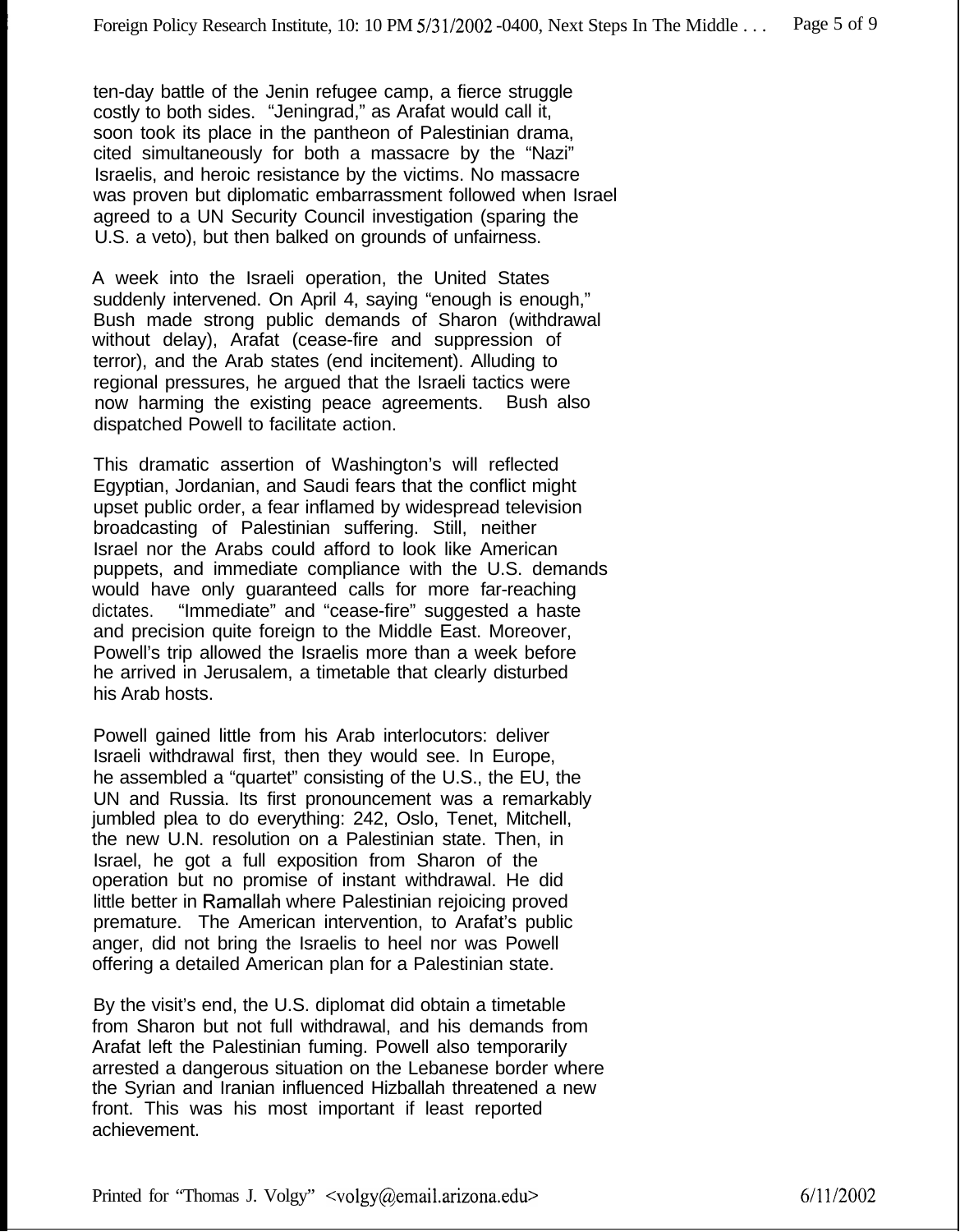## 4. NEXT STEPS AND COMPETING PRESSURES

Powell left the Middle East on April 17, after sketching new directions for U.S. policy. Washington sought a complete Israeli withdrawal; aid for the Palestinian people to rebuild; a secure cease-fire and suppression of terrorism; and a "political horizon" leading toward a Palestinian state living in peace and security alongside Israel. It took until May day to defuse the Ramallah situation and another ten days to evacuate the church. During this time, came visits to the U.S. by the Saudi Crown Prince, Prime Minister Sharon, and Jordan's King Abdullah.

The Saudi visit began with newspaper leaks depicting an imminent confrontation. Following the Prince's visit to Bush's Crawford Ranch, however, the President described something much less. He even allowed that on a tour of the property the two had seen a wild turkey, surely novel for his august visitor.

The Saudis complained that excessive U.S. sympathy and support for Sharon fuelled anti-Americanism and played into Iraq's hands. (Saddam's agents were indeed offering rewards for suicide bombers.) In the Crown Prince's view, unlike 1990-91 the Arab-Israeli issue could not be deferred until after Saddam's defeat. Riyadh insisted that the U.S. should pressure Israel to pursue a new diplomatic path -- the Saudi peace plan -- while the Arab side would push Arafat to end the violence. The Saudis argued that only the President could lead toward a settlement of the conflict, and only Arafat could lead the Palestinians.

Some in the State Department and among former President Bush's advisors sympathized with this approach and made the case for prudence. Do not press the Saudi, Egyptian, and Jordanian governments too hard while the images of Palestinian suffering played over the region's media. Give Arafat a way out of war: a detailed U.S. plan that the parties could not refuse.

But George W. Bush was not prepared to impose such a plan on Israel, especially not a scheme that gave Arafat a great victory. High White House officials doubted that Arafat wanted an agreement or would keep his promises but recognized that he could not be cast aside. U.S. policy would therefore restrain Sharon from eliminating or exiling Arafat; still Bush would not deal with him until the Palestinian actually delivered a 100 percent effort on terrorism. Although confusing, the Bush Administration's tacking among these winds reflected genuine dilemmas and conflicting advice: the lack of a credible Palestinian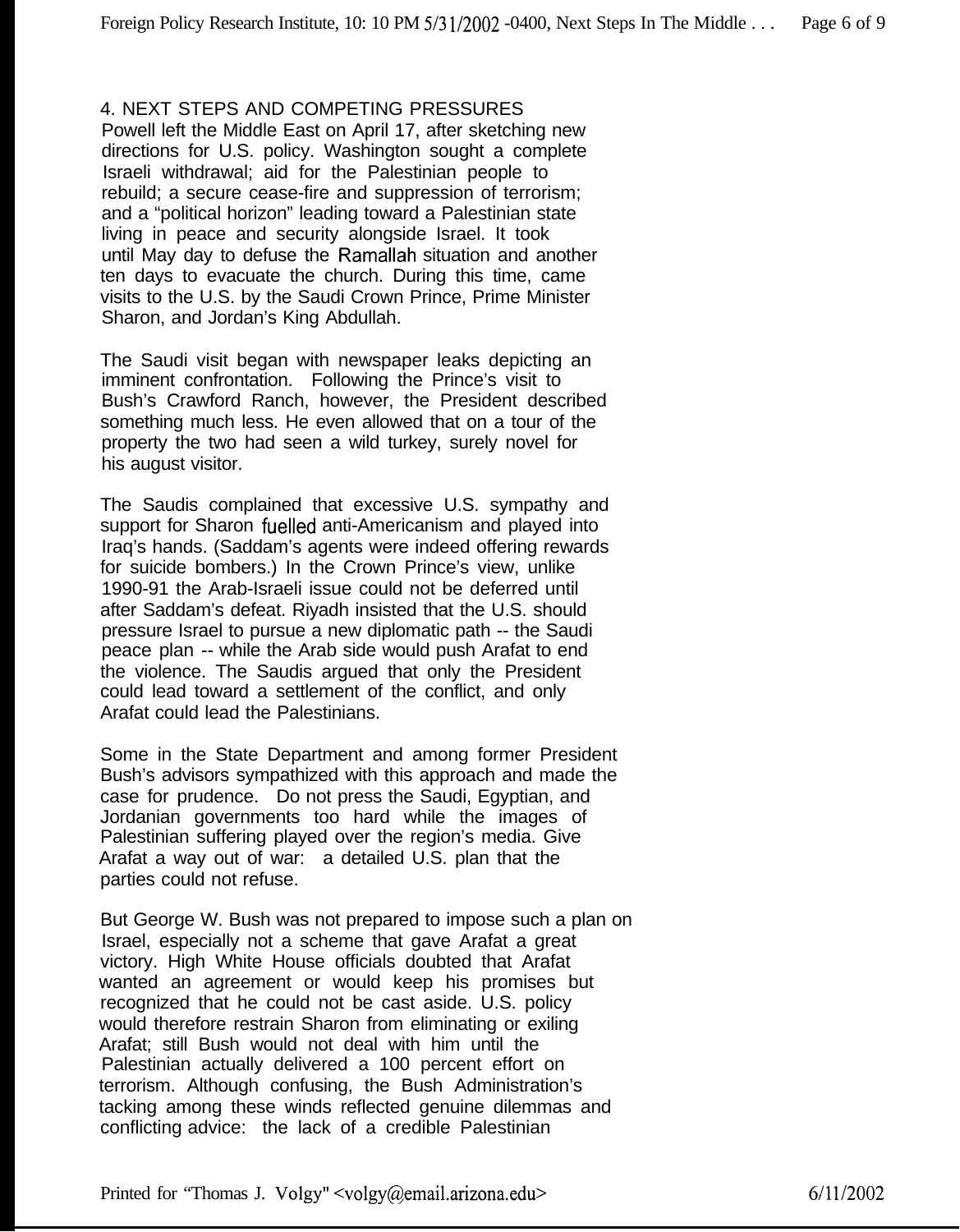partner, questions about whether Sharon really wanted negotiations, and the desire to contain it ail while preparing to finish off Saddam Hussein.

President Bush now faces two critical judgments. The first is the extent to which the Israeli-Palestinian conflict impedes the war on terrorism, specifically pressure on Iraq but also the suppression of other terrorist groups with "global reach." Over a decade ago, the U.S. found that Arab-Israeli tensions complicated but did not prevent an anti-Saddam coalition from going to war. Clearly it will be easier to put Saddam in U.S. sights if the Israeli-Palestinian issue is below sight, and less need of local allies if the planned military operation does not require<br>the massive force of a Desert Storm. Nonetheless, the the massive force of a Desert Storm. United States can still harm Saddam quite a lot even without much Arab cooperation. Moreover, the case can be made that, as in 1990-91, a further defeat of the violent opposition to peace with Israel, in Iraq if not elsewhere, is a necessary prelude to a successful diplomacy. The Madrid Peace Talks, after all, had been made possible by the American victory in the Gulf.

Even if the end of the Israeli-Palestinian conflict is not a necessary prelude to heavy American pressure on Iraq, the U.S. has a strong interest in resolving it. The second critical presidential judgment will therefore be what can be done.

Eighteen months of warfare have turned the clock back to the pre-Oslo era when there were no partners on the Palestinian side, the violent status quo looked intolerable and a final status agreement appeared unattainable. Recent developments, however, may offer the potential for progress.

-- An "International Mandate for Palestine": Arafat's dictatorship has proved incapable in both war and peace, and the Palestinians have paid a high price in blood and treasure for a dead end. For many Palestinians, regional Arab governments, the Europeans and the U.S., the Palestinian Authority looks increasingly like a failed state in the making. At the very least, "reform" is necessary to rehabilitate the Palestinian partner for the assumption of its responsibilities before more money and effort is invested. The U.S. must be very clear, however, about reform. It means the effective loosening of Arafat's grip on the purse and the pistol: his total control of resources and his retention of the terrorist option. Elections are no substitute for real change in Arafat's rule which must include a heavy international oversight and joint willingness by the U.S., the Europeans and influential Arab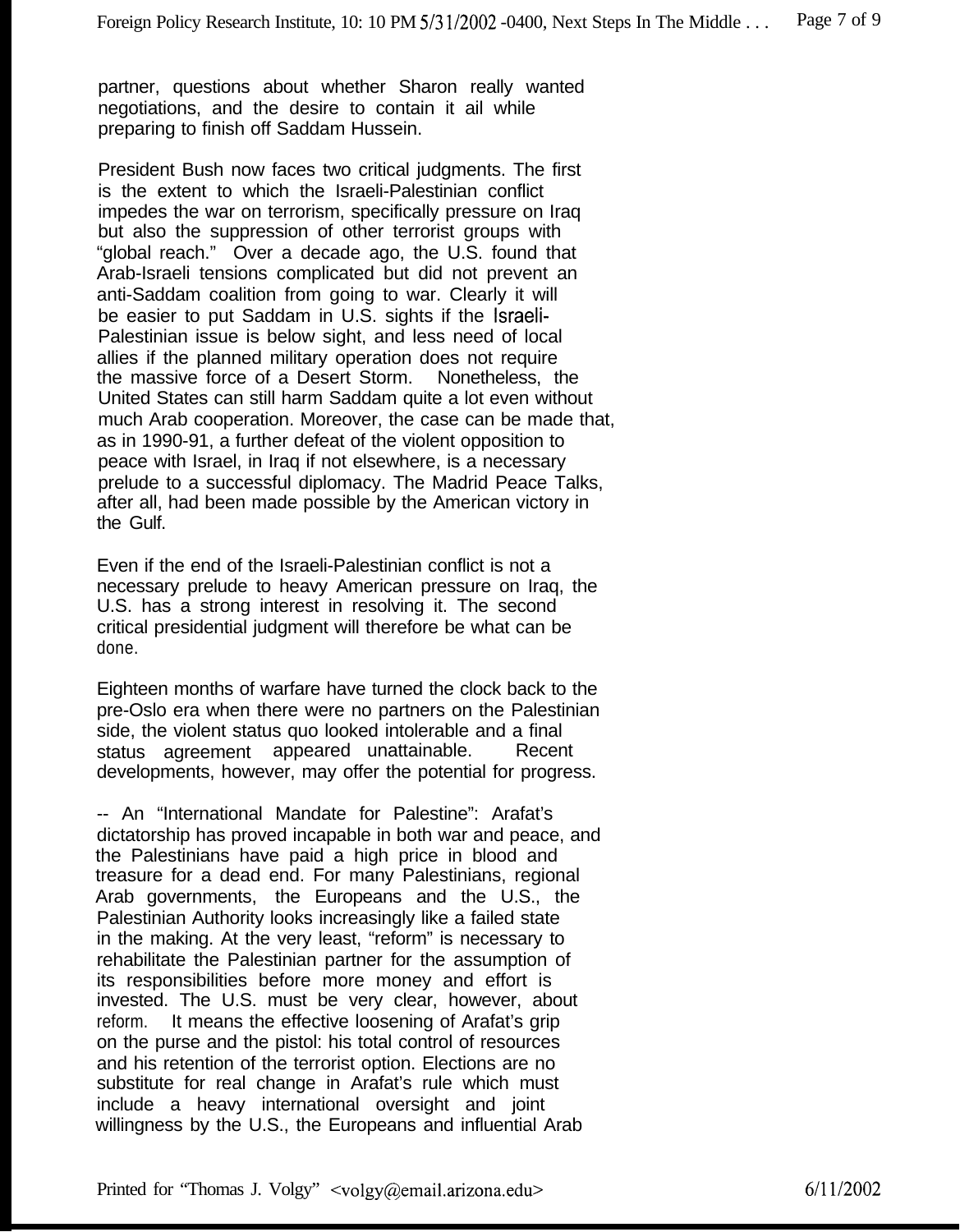states to send the same message: negotiation is the only way forward and violence will bring sanctions, including the derecognition of Arafat himself.

-- "Statehood by Installments": the Palestinian partner will not be ready soon to inspire confidence in its capacity to govern or to fulfil basic obligations of a state, such as a monopoly on armed force. Moreover, this is the key to the revival of political support in Israel itself for the inevitable risks of Palestinian statehood. All plans for final status, whether Saudi, the Clinton-Barak ideas or even Sharon's professed readiness to recognize a mini-state with a long diplomatic delay in final status, are a leap too far until a credible Palestinian partner appears. Still, key steps forward can be taken even if final agreements cannot be reached. Many of these are listed in the Mitchell Plan. Practically, they amount to a kind of separation between the two to relieve the Palestinian situation on the ground while Israel regains confidence about the PA's performance. There is further room for change between "Area A" and whatever is negotiated on the final lines. Each of these moves can be justified as leading toward a Palestinian State even if the final borders of that state are not yet determined.

By pressing these two movements, the U.S. will draw upon the desire of both sides to alter the status quo even if neither can make the final leap to an overall settlement. It cannot be stated often enough that outside plans and pronouncements are helpful only when the parties are already inclined to look for the deal. The diplomatic history of Arab-Israeli peacemaking is littered with blueprints that missed this fundamental fact, just as the desire for the deal is so often stimulated by a bout of failed violence. In this case, the defeat of terrorism as a method for effecting change is crucial to peacemaking in the Middle East.

Harvey Sicherman, Ph.D., is President of the Foreign Policy Research Institute and a former aide to three U.S. secretaries of state. His most recent book is America the Vulnerable: Our Military Problems and How To Fix Them, coedited with John Lehman. Several of his essays on the Middle East and other subjects appear on www.fpri.org.

<sup>----------------------------------------------------------</sup>

You may forward this email as you like provided that you send it in its entirety and attribute it to the Foreign Policy Research Institute. If you post it on a mailing list, please contact FPRI with the name, location, purpose, and number of recipients of the mailing list.